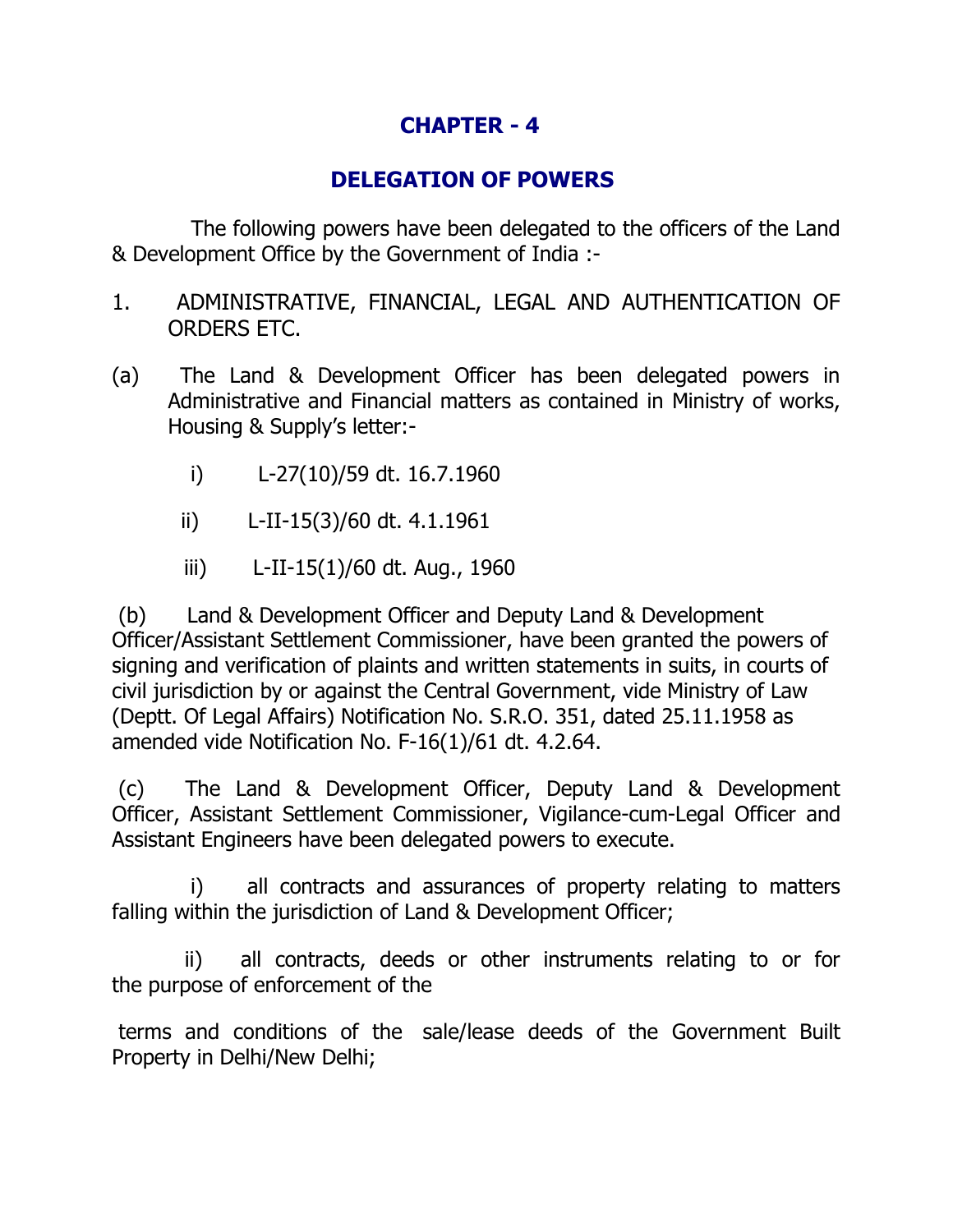iii) auctioneering agreements, bonds of auctioneersand security bonds for the due performance of work by the auctioneers; F. 17(1)/64 dt. 1.2.1966 read with F.17(3)/94-Judicial, dt. 6.1.1995.

 (d) Land & Development Officer, Deputy Land & Development Officer and the Assistant Settlement Commissioner/have been authorised to authenticate orders and other instruments made and executed in the name of the President vide Ministry of Home Affairs' Notification No. S.O. 2297 dated 3.11.1958 as amended vide Notification No. 3/5/66-Pub. I dated 2.8.1966.

## 2. ADMINISTRATION OF NAZUL LANDS IN DELHI

(a) Acceptance of bids at auctions for various purposes, temporary allotment of land and approval of construction plans:

 The Powers delegated to the Land & Development Officer; Deputy Land & Development Officer/Assistant Settlement Commissioner in this regard are contained in Ministry of Works, Housing and Supply letter No. 27/9/64-L dated 24.2.1966 and 30.8.1966.

(b) Permitted temporary change of purpose from residence to office:

 The powers delegated to Land & Development Officer in this behalf are contained in Ministry of Works, Housing and Supply letter No. 27.9.64-L dated 24.2.1966.

(c) Condonation of breaches of misuse and unauthorised constructions:

 The powers delegated to Land & Development Officer in this behalf are contained in Ministry of Works, Housing and Supply letters No.

 i) L-7/4/61 dated 30.6.1961 as modified vide letter No. L-27(2)/66 dated 31.1.1967 and No. 7/4/61-L dt. 30.5.1967;

ii) L-7(4)/61 dated 7.11.1962; and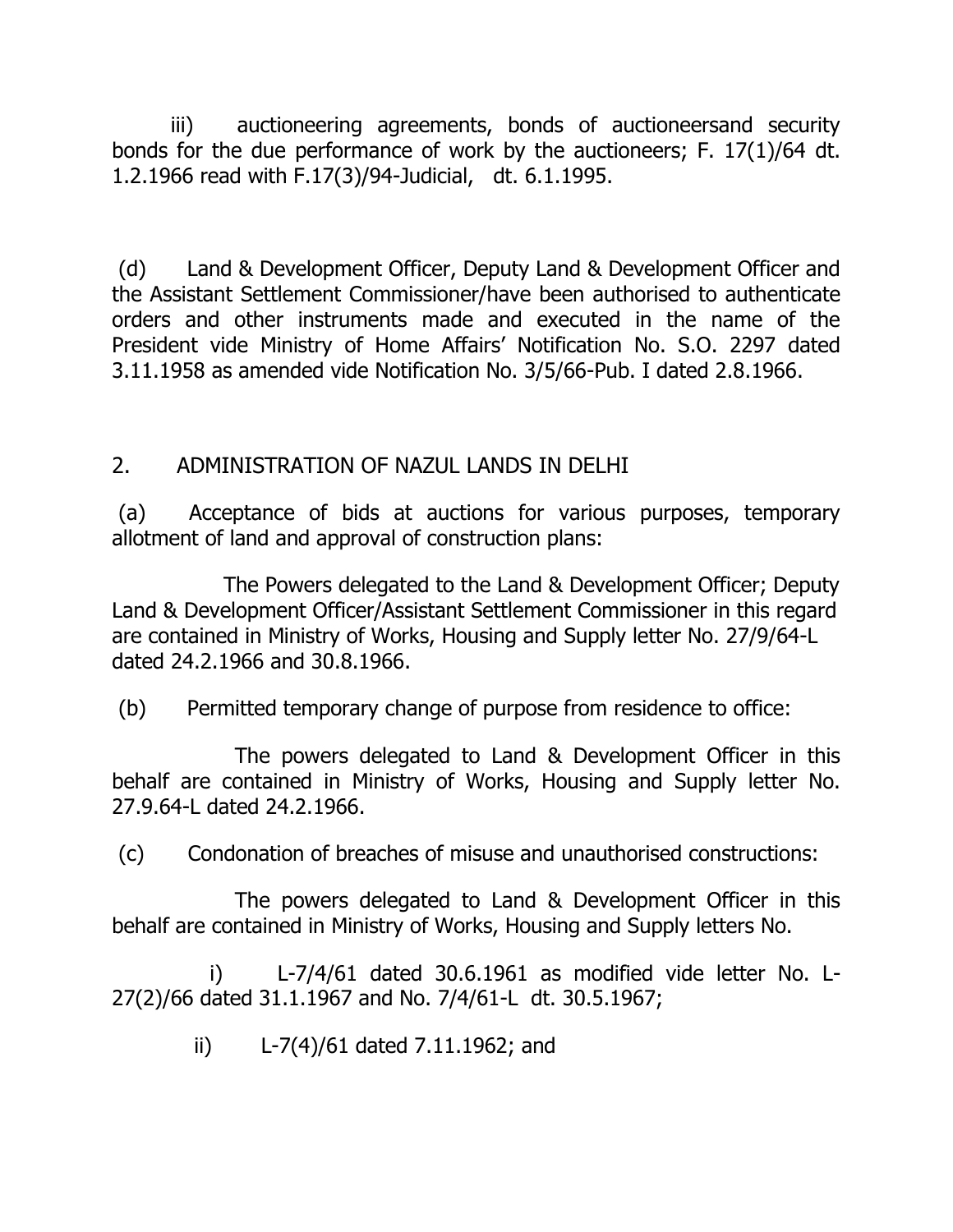iii) U.O. No. 23/3/64-L dated 15.7.1964 (L&D Office Order No. Co-ord. (13) dt. 20.8.1964) as modified vide letter No. 7/7/65-L dt. 1.8.1966.

(d) Final disposal of cases.

 Full powers have been delegated to the Land & Development Officer to deal with the cases mentioned in para 2 of Ministry of Works, Housing and Supply letter No. 27/5/64 dated 27.4.65 without referring them to the Ministry of Finance.

(e) Extension of time for completion of construction on leased land.

 Powers have been delegated to the Land & Development Officer to grant extension of time for completion of construction for one year at a time, without recovery of any penalty, subject to the conditions mentioned in item 1 of Ministry of Works, Housing and Supply letter No. 12/2/65-L dated 4.2.1966.

(f) Adjustment of excess/deficient area.

 Powers have been delegated to the Land & Development Officer to make adjustments in the area allotted to a party provided such adjustment does not involve increase or decrease in the area beyond 5 % of the area mentioned in the allotment letter or half acre, whichever is less. [Office order No. 165, dated 13.10.1965]

3. POWERS DELEGATED TO BRANCH OFFICERS/MANAGING OFFICERS/SUPERINTENDENT